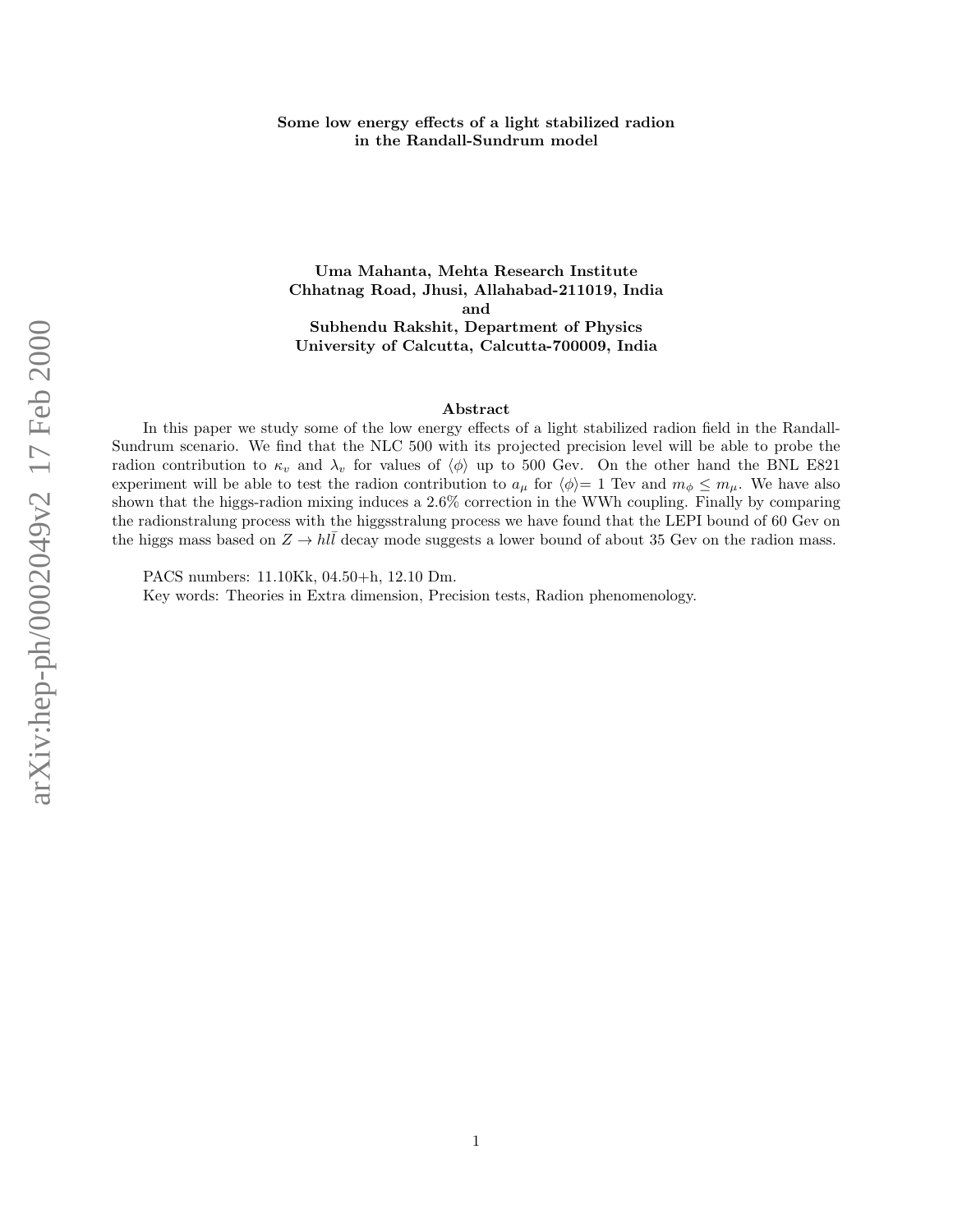Recently Goldberger and Wise [1] have shown that the separation between the branes in the Randall-Sundrum (R-S) scenario [2] can be stabilised by a bulk scalar field. They also showed [3] that if the large value of  $kr_c \approx 12$  that is necessary for solving the heirarchy problem arises from a small bulk scalar mass term then the modulus potential is nearly flat near its minimum. The R-S scenario therefore predicts a modulus field which is much lighter than the Kaluza-Klein excitations of the bulk fields which usually lie in the Tev range. The modulus field is therefore expected to be the first experimental signal of R-S model. Its couplings to ordinary fields on the visible brane is suppressed by the Tev scale and completely determined by general covariance. Although the radion vev is more or less well determined in the R-S scenario its mass is an almost free parameter. It turns out to be much lighter than 1 Tev only if the mass of the bulk scalar field that stabilizes the modulus is smaller than 1 Tev. It is the purpose of this paper to investigate what bounds can be derived on the radion vev and particularly its mass from precision tests and direct searches at  $e^+e^-$  collider.

The couplings of the modulus field  $\phi$  to ordinary matter on the visible brane is given by [3]

$$
L_I = \frac{T^{\mu}_{\mu}}{\langle \phi \rangle} \tilde{\phi}.
$$
 (1)

where  $\phi$  is expanded about its vev as  $\phi = \tilde{\phi} + \langle \phi \rangle$ . In the context of the SM, ignoring the contribution of the higgs sector, we have  $T^{\mu}_{\mu} = \sum_f m_f \bar{f} f + 2m_z^2 Z^{\mu} Z_{\mu} + 2m_w^2 W^{\mu} W_{\mu}$ . The couplings of  $\tilde{\phi}$  to SM fields are therefore suppressed by  $\langle \phi \rangle$  which is in the Tev range. Since conformal invariance is broken explicitly by the mass of the SM fields, the effects of  $\phi$  on low energy phenomenology (i.e. much below the Kaluza-Klein excitations) can become appreciable only if the SM fields involved are quite heavy and lie in the few hundred Gev range. In discussing the low energy phenomenology of the radion we shall consider particularly those processes that involve the couplings of  $\phi$  to the heavy SM fields e.g. Z, W and t.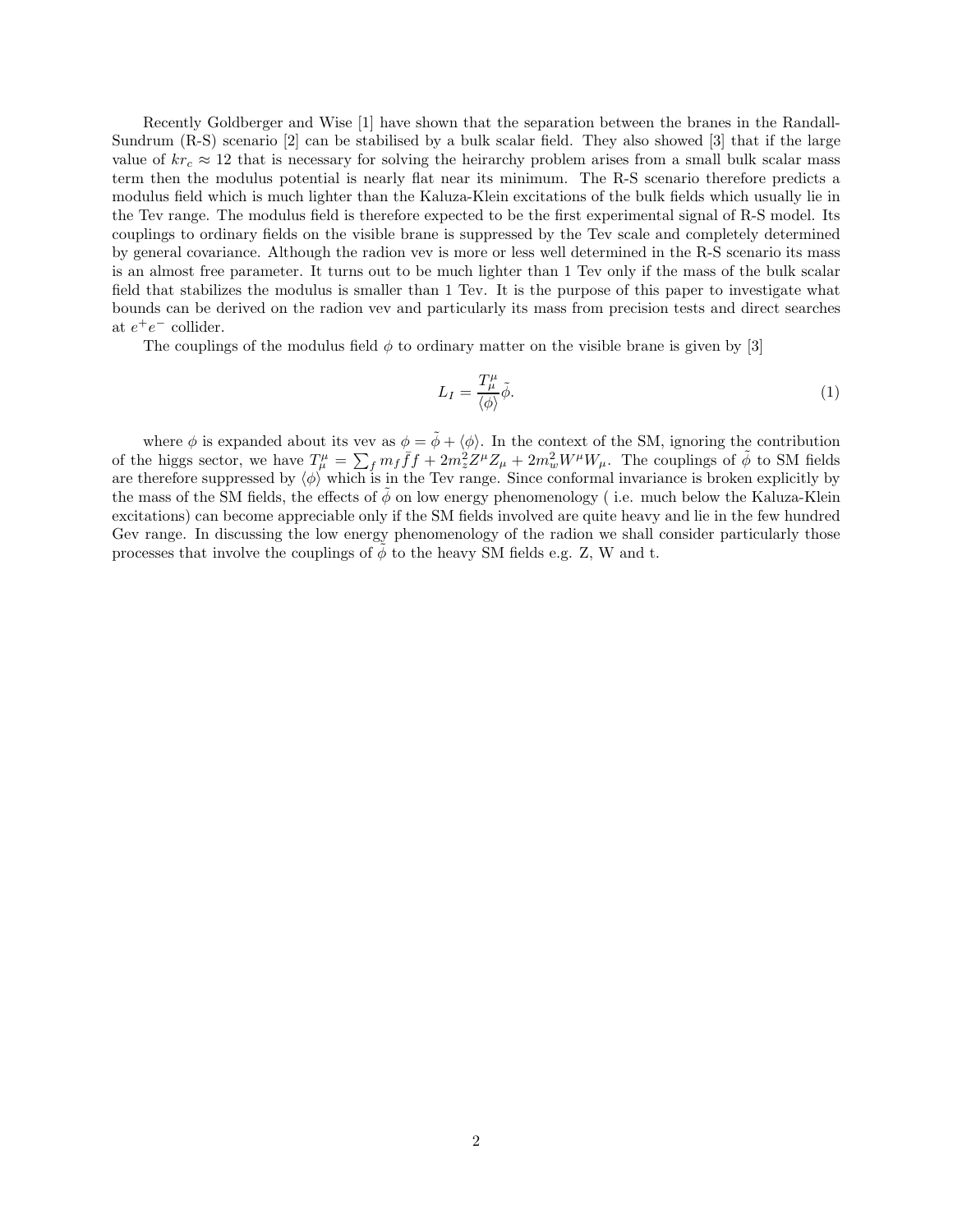#### Loop induced virtual effects

Let us first consider the effects of  $\phi$  through loop induced radiative corrections which can be tested through high precision tests. In this category we shall discuss the effect of  $\phi$  on anomalous  $W^+W^-\gamma$ ,  $W^+W^-Z$  couplings and the renormalization of  $Zt_R\bar{t}_R$  coupling. Besides we shall also consider the radion contribution to the magnetic moment anomaly of the muon. Unless stated otherwise we shall assume that  $\langle \phi \rangle = 1$  Tev.

i) Anomalous magnetic moment of W boson: The anomalous magnetic moment of W boson is given by the operator [4]

$$
L_{WWV} = i e \kappa_v W^+_\mu W^- \nu V^{\mu\nu}.
$$
\n<sup>(2)</sup>

where  $V^{\mu\nu} = \partial^{\mu}V^{\nu} - \partial^{\nu}V^{\mu}$  and V=A, Z.  $\kappa_{\nu}$  is the anomalous magnetic moment of the W boson. The value of  $\kappa_v$  arising from SM interactions at one loop is of the order of  $6 \times 10^{-3}$ . The radion contribution to  $\kappa_v$  arises from only one diagram. After pulling out one momentum corresponding to the incoming  $\gamma$  or Z the remaining scalar integration can be evaluated by naive power counting. For  $m_{\phi} \leq m_{w}$  the integral gets most of its contribution from loop momenta of order  $m_W$  and is given by  $I(m_\phi^2, m_w^2) \approx \frac{1}{16\pi^2 m_w^2} f(\frac{m_\phi^2}{m_w^2})$  $w$   $\cdots$   $w$ where  $f(\mu^2) = \int_0^1 x^2 \frac{x^2 - x + 2 + \frac{\mu^2}{2}(1-x)}{x^2 + \mu^2(1-x)}$  and  $\mu = \frac{m_\phi}{m_w}$  $\frac{m_{\phi}}{m_{w}}$ . For  $m_{\phi} \ll m_{w}$  the radion contribution to  $\kappa_{v}$  is therefore given by  $\kappa_v^{\tilde{\phi}} \approx \frac{1}{16\pi^2}$  $\frac{m_w^2}{(\phi)^2} f(\frac{m_\phi^2}{m_w^2}) \approx 3.7 \times 10^{-4}$ . The anomalous magnetic moment of the W boson arising from radion exchange is therefore roughly one order of magnitude smaller than that from SM processes. The size of the above radiative correction however decreases inversely as  $\langle \phi \rangle^2$ . Thus for  $\langle \phi \rangle = 500$  Gev the value of  $\kappa_v^{\tilde{\phi}}$  increases to  $1.5 \times 10^{-3}$ . However the dependence of  $\kappa_v^{\tilde{\phi}}$  on  $\frac{m_\phi^2}{m_w^2}$  is almost flat over the entire range of the variable and therefore no useful bound on  $m_{\phi}$  can be obtained.

ii) Electric quadrupole moment of W boson: The electric quadrupole moment of the W boson is given by the operator [4]

.

$$
L_{WWV} = ie \frac{\lambda_v}{m_w^2} W_{\lambda\mu}^+ W_{\nu}^{-\mu} V^{\nu\lambda}.
$$
\n(3)

In SM  $\lambda_v$  is zero at tree level. As in the case of  $\kappa_v$  the radion contribution to  $\lambda_v$  arises from only one diagram. To evaluate the electric quadrupole moment of the W boson arising from radion exchange we need to extract three momenta corresponding to the three external gauge bosons outside the loop integral. The remaining integral can be shown to converge as  $\frac{1}{m_w^4} g(\frac{m_\phi^2}{m_w^2})$ . The radion contribution to  $\lambda_v$  is therefore given by  $\lambda_v \approx \frac{1}{16\pi^2}$  $\frac{m_w^2}{(\phi)^2} g(\frac{m_\phi^2}{m_w^2}) \approx (1.6 - 3.2) \times 10^{-4}$  where we have taken  $g(x)$  to lie between 1 and 2. At one loop order SM processes gives rise to a  $\lambda_v$  that is of order  $5 \times 10^{-3}$ . The modulus contribution to  $\lambda_v$  is therefore suppressed relative to the SM contribution by one order of magnitude.

The sensitivity reach of different colliders for measuring  $\kappa_v$  and  $\lambda_v$  have been estimated by several working groups. These studies [5] indicate that LEPII with a design luminosity of 500 pb−<sup>1</sup> will be able to measure  $\kappa_v$  and  $\lambda_v$  with a precision of a few times 10<sup>-2</sup>. On the other hand NLC 500 with a design luminosity of 10 fb−<sup>1</sup> will be able to reach precision levels of about 10−<sup>3</sup> which will enable it to probe the radion contributions for  $\langle \phi \rangle$  up to 500 Gev. If  $\langle \phi \rangle$  lies in the few Tev range then NLC 500 will not be able to probe the radion contribution to  $\kappa_v$  and  $\lambda_v$ . However we have seen that increasing the center of mass energy from 200 Gev to 500 Gev enhances the sensitivity reach for measuring  $\kappa_v$  and  $\lambda_v$  by one order of magnitude. Hence a multi Tev  $e^+e^-$  collider with a very high luminosity may be able to probe the small radion contribution to  $\kappa_v$  and  $\lambda_v$  for  $\langle \phi \rangle = 1$  Tev.

iii) Effect of  $\phi$  on the renormalization of  $Zt\bar{t}$  couplings: The radion contribution on the renormalization of  $Zt\bar{t}$  couplings is important because top quark is by far the heaviest known particle and has the strongest coupling to the radion. The stabilized modulus of Golberger and Wise is expected to be lighter than 1 Tev and therefore it would contribute to the renormalization of  $Zt\bar{t}$  coupling from  $m_t$  to 1 Tev. There are two distinct vertex correction diagrams due to  $\phi$  exchange. The dominant diagram involves the exchange of  $\phi$ between the outgoing  $t_R$  and  $\bar{t}_R$ . The vertex renormalization constant corresponding to this diagram is given by  $Z_v^1 = 1 - \frac{1}{32\pi^2} \ln \frac{q^2}{m_v^2}$  $\hat{m}_t^2$  $\frac{g_L^t}{g_R^t}(\frac{m_t}{\langle \phi \rangle})^2$  where q is the momentum of the incoming Z boson,  $g_L^t = \frac{1}{2} - \frac{2}{3} \sin^2 \theta_w$  and  $g_R^t = -\frac{2}{3}\sin^2\theta_w$ . In the second diagram Z goes into virtual  $\tilde{\phi}$  and Z which then exchanges a top quark to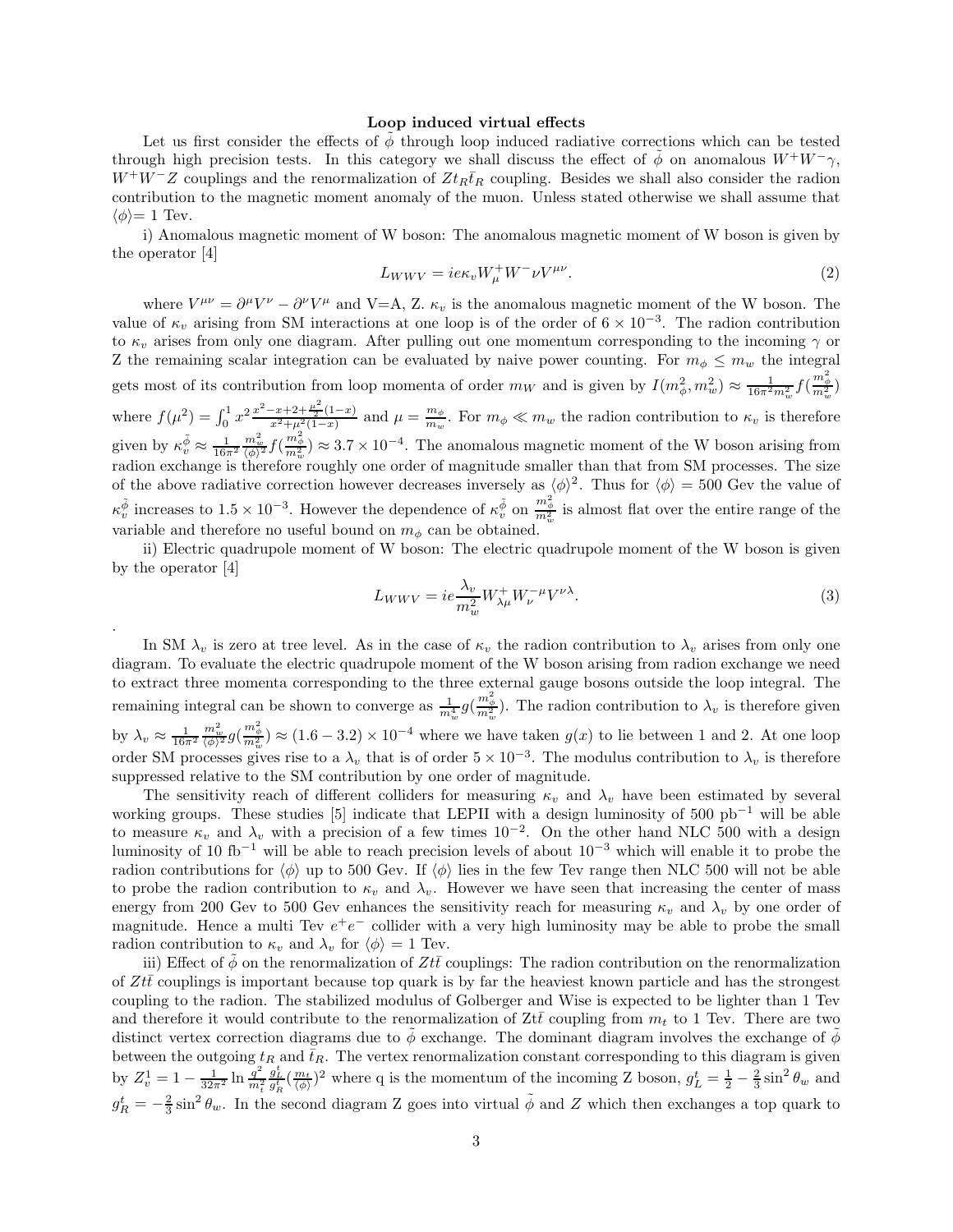produce a  $t_R$ ,  $\bar{t}_R$  pair in the final state. This diagram involves a chirality flip through a mass insertion on the internal top quark line. The renormalization constant corresponding to this diagram does not involve a leading log term and therefore it does not contribute to the renormalization of  $Ztt$  couplings. The self energy correction of Z due to  $\phi$  produces only a mass renormalization of Z but no wavefunction renormalization. The wavefunction renormalization of  $t_R$  arising from  $\phi$  exchange is given by  $Z_{t_R} = 1 + \frac{1}{32\pi^2} (\frac{m_t}{\langle \phi \rangle})^2 \ln \frac{q^2}{m_t^2}$  $\frac{q}{m_t^2}$ . The effect of a light radion on the renormalization of  $g_R^t$  from  $m_t^2$  to  $q^2 = (1000Gev)^2$  is therefore given by

$$
\frac{[g_R^t(q)]_{RS}}{[g_R^t(q)]_{SM}} = 1 + (1 - \frac{g_L^t}{g_R^t}) (\frac{m_t}{\langle \phi \rangle})^2 \frac{1}{32\pi^2} \ln \frac{q^2}{m_t^2}.
$$
\n(4)

where we have assumed that  $g_R^t(m_t)_{RS} = g_R^t(m_t)_{SM} = g_R^t(m_t)_{expt}$ . The presence of an extra light field  $(\tilde{\phi})$  in the RS scenario causes the renormalization of  $g_R^t$  to deviate from that in the SM by .1% for  $\langle \phi \rangle = 1$ Tev. The splitting increases to .004% for  $\langle \phi \rangle = 500$  Gev. This effect is of the same magnitude as the radiative corrections due to ordinary QED processes and it might be possible to detect this effect at a multi Tev scale  $e^+e^-$  collider. Note that the splitting between  $[g_R^t(q)]_{RS}$  and  $[g_R^t(q)]_{SM}$  increases logarithmically with the high energy scale at which they are compared.

iv) The muon magnetic moment anomaly: Although the muon coupling to the radion is small the muon magnetic moment anomaly is an extremely well measured quantity. The present experimental value of  $a_{\mu}$  is given by [6]

$$
a_{\mu}^{exp} = (116592.30 \pm .8) \times 10^{-8}
$$
\n(5)

The extremely high precision with which  $a_{\mu}$  can be measured compensates for the low radion coupling strength to the muon. The radion contribution to the muon anomaly arises from only one diagram and is given by

$$
a_{\mu}^{\tilde{\phi}} = \frac{1}{4\pi^2} \left(\frac{m_{\mu}}{\langle \phi \rangle}\right)^2 \int_0^1 dx \frac{x^2(2-x)}{x^2 + r(1-x)}.
$$
 (6)

where  $r = (\frac{m_{\tilde{\phi}}}{m_{\mu}})^2$  is a free parameter. An upper bound on  $a_{\mu}^{\tilde{\phi}}$  can be obtained by setting r=0. In this limit we get  $a_{\mu}^{\tilde{\phi}} \approx 4.4 \times 10^{-10}$ . This value should be compared with the present experimental precision of  $10^{-8}$ in measuring  $a_{\mu}$ . The BNL experiment (E821)[7] hopes to lower the error the error down to  $4 \times 10^{-10}$ . At that level it will be able to probe the small radion contribution to  $a_\mu$ . As  $\frac{m_\phi^2}{m_\mu^2}$  becomes much greater than one the value of  $a_{\mu}^{\tilde{\phi}}$  decreases from the above estimate. However for all  $m_{\phi} \leq m_{w}$  the dependence of  $a_{\mu}^{\tilde{\phi}}$  on  $m_{\phi}$  is almost flat. So even with the BNL precision neither a sharp nor a useful bound can be put on  $m_{\phi}$ . It is worth noting that the bound from muon anomaly experiments are relevant only for very light radion  $(m_{\phi} \leq m_{\mu})$ . For such low radion mass the stabilization of the modulus is very weak.

iv) Radiative mixing between the radion and the higgs: Since the couplings of the radion and the higgs boson to SM particles are similar in structure they can mix through loop corrections. The dominant correction comes from the top loop because of a color factor and its large yukawa coupling. It can be shown that this contribution is given by

$$
\delta m_{\phi}^2 \approx -\frac{3N_c}{4\pi^2} \frac{m_t^2}{v \langle \phi \rangle} m_t^2 \ln \frac{m_t^2}{\mu^2}
$$
\n<sup>(7)</sup>

where  $\mu$  is the renormalization scale. For  $\mu = m_h = m_\phi \approx 100$  Gev the mixing angle is given by  $\theta \approx \frac{\delta m_\phi^2}{m_h^2} \approx$ .11. This mixing between the radion and the higgs boson will shift the coupling of the physical higgs boson to W and Z. For example the WWh coupling is now given by

$$
L_{wwh} = [gm_w + 2m_w \frac{m_w}{\langle \phi \rangle} \theta] WWh = gm_w[1 - .026] WWh. \tag{8}
$$

. which implies a 2.6% correction to the WWh coupling. The shift in the Z coupling due to  $\phi - h$  mixing is also of the same order. Needless to say that probing this shift is a challenging task but it should be reachable at NLC 500 with a high luminosity.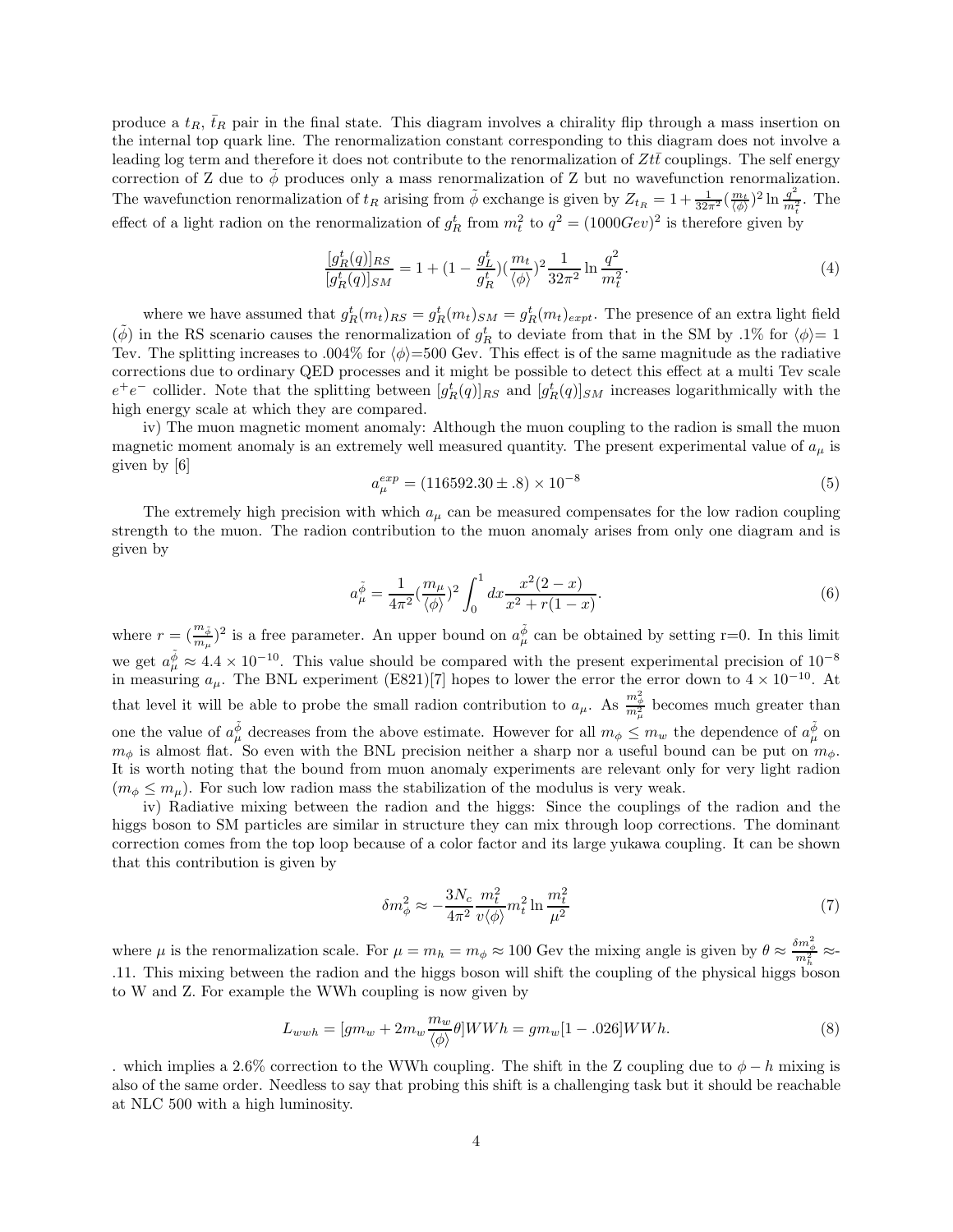#### Direct production processes

Let us now consider the effects arising from direct production of  $\tilde{\phi}$ . The prominent among them is the radionstrahlung at an  $e^+e^-$  collider. It involves the radiation of  $\tilde{\phi}$  from an on shell (LEP I) or off shell (LEP II or NLC) Z boson. This process is similar to higgsstrahlung which is used for higgs search at  $e^+e^$ collider. At LEPII higgs boson is produced by the process  $e^+e^- \to Z^* \to h+Z$ . It can be shown that the momentum of the outgoing Z boson is given by  $p_h^z = \frac{1}{2\sqrt{s}}[s - (m_h - m_z)^2]^{\frac{1}{2}}[s - (m_h + m_z)^2]^{\frac{1}{2}}$ . Hence the momentum of the outgoing Z boson for a 50 Gev higgs production at  $\sqrt{s}$ =160 Gev will be given by  $p_h^z = 37$ Gev. On the other hand for a 20 Gev radion emission its momentum will be given by  $p_{\phi}^z$ =51 Gev. So by imposing the cut  $p_z > 45$  Gev it should be possible to suppress the SM higgs production for  $m_h \geq 50$  Gev while still allowing considerable amount of radion production with a lower mass.

The  $\tilde{\phi}ZZ$  coupling is suppressed relative to hZZ coupling by a factor of  $\left(\frac{\sin 2\theta_w}{e}\frac{m_z}{\langle \phi \rangle}\right)$ . Hence for a given  $\sqrt{s}$  the production cross section for  $\phi$  will be comparable to that of higgs(h) only if  $m_{\phi}$  is light but  $m_h$  is close to its kinematic limit so that its production is phase space suppressed. We find that at LEPII for a cm energy of 189 Gev,  $\sigma_{\phi z} \approx .089$  pb for  $m_{\phi} = 20$  Gev and  $\langle \phi \rangle =1$  Tev, but  $\sigma_{hz} = .078$  pb for  $m_h = 97$ Gev. For  $m_{\tilde{\phi}} = 20$  Gev and  $m_h = 97$  Gev the branching ratio for  $\phi \to b\bar{b}$  and  $h \to b\bar{b}$  are both roughly equal to one. Hence in this case the number of  $q\bar{q}b\bar{b}$  events for example arising from  $e^+e^- \to hz$  will be roughly equal to that arising from  $e^+e^- \to \tilde{\phi}z$ . Let us consider the extreme scenario where the higgs is quite heavy so that it is kinematically inaccessible at LEPII but  $m_{\phi}$  lies in the 20 Gev range. In this case one can derive a lower bound on  $m_{\phi}$  from the condition  $S \leq 2\sqrt{S+B}$  where is S is the signal and B is the background. The L3 collaboration at LEPII have placed a lower limit of 96 Gev on the higgs mass at 95% CL based on 176 pb<sup>-1</sup> of data collected at  $\sqrt{s} = 189$  Gev [8]. If we make the somewhat unrealistic assumption that the cut efficiencies and background estimates are the same for the radion then this would imply a lower bound of about 20 Gev on the radion mass. It should howver be noted that the optimal cuts that are necessary to enhace the signal to background ratio for a 20 Gev radion will be quite different from that for a 97 Gev higgs. Therefore to obtain a realistic bound on  $m_{\tilde{\phi}}$  from LEPII the different working groups will have to retune their cuts appropriately so that they correspond to light ( $m_{\phi} \approx 20$  Gev) radion detection. Finally let us consider the implication of LEPI data on the radion mass. At LEPI the higgs scalar has been searched based on  $Z \to hZ^*$  with the  $Z^*$  going into  $l\bar{l}$ . LEPI has placed a lower bound of about 60 Gev on  $m_h$  by looking for this decay mode. The branching ratio for the above decay mode for  $m_h=60$  Gev is around  $1.4 \times 10^{-6}$ . The smaller radion coupling to the Z boson implies that the same branching ratio will be attained for  $Z \to \dot{\phi} l\bar{l}$  at  $m_{\phi} = 35$  Gev. We therefore think that the present collider data on direct higgs searches does not rule out the existence of a light radion above 35 Gev. We would like to point out that these values are indications of the likely bounds on the radion mass and should not be considered as realistic collider bounds. More dedicated searches and detailed analysis are necessary to arrive at realistic collider bounds.

## Conclusions

In this paper we have studied some low energy effects of a light stabilized radion in the R-S scenario. We have found that the radion contribution to the anomalous magnetic moment and electric quadrupole moment of the W boson will fall beyond the projected sensitivity reach of NLC 500 if  $\langle \phi \rangle = 1$  Tev. However the planned BNL experiment might be able to reach a sensitivity level just adequate for probing the radion contribution to  $a<sub>u</sub>$  if the radion mass is around 100 Mev. We have also shown that the higgs-radion mixing through loop corrections induces a shift in the WWh coupling of the order of 2.6%. The size of the radiative corrections arising from radion exchange however decreases inversely as  $\langle \phi \rangle^2$ . Therefore with decreasing  $\langle \phi \rangle$ the radiative corrections increase rapidly in size and approach the search limits. The dependence of the radiative corrections on the radion mass however does not produce any useful bound on it. We have also shown that the presence of a light radion field will cause the renormalization of  $Zt_R\bar{t}_R$  coupling to deviate from that in the SM by about .1%. Finally by comparing the radion production cross section at LEPII with that of the higgs boson we find that the lower bound of 96 Gev on the higgs mass suggests a bound of about 20 Gev on the radion mass. The LEPI bound of 60 Gev on  $m_h$  however implies a slightly stronger bound of 35 Gev on  $m_{\phi}$ .

#### Acknowledgement

We would like to thank Dr. Sandip Trivedi, Dr. Sunanda Banerjee and Dr. Anindya Datta for several helpful discussions during the WHEPP6 working group activity. S. Rakshit would like to thank the Council